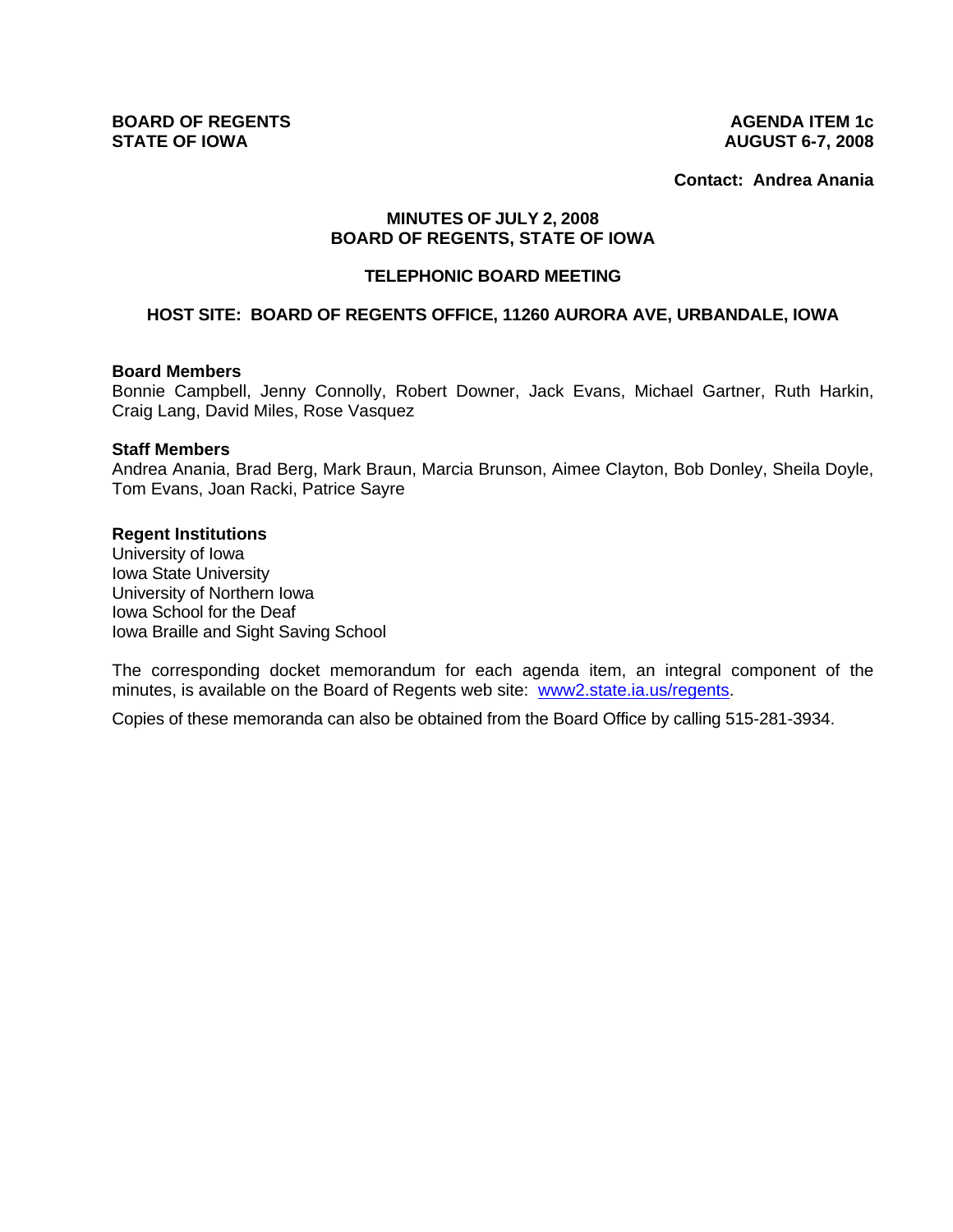# **President Miles called the meeting to order at 1:00 p.m. on July 2, 2008, and took a roll call.**

## **Flood Recovery Authorizations**

President Miles asked President Mason to comment on the flooding in Iowa City. President Mason reported that the University is facing extraordinary and challenging conditions as a result of the 2008 floods and noted that extraordinary conditions require extraordinary measures. She said that the University is attempting to continue to deliver a high-quality education and, in order to do that, it is essential that the University work as quickly and hard as it possibly can to recover and remediate affected facilities. She added that the proposed authorizations will allow the University to move more swiftly in the rebuilding and recovery process and asked Vice President for Finance and Operations Doug True to elaborate on the proposed request.

Vice President True thanked the Board for considering the proposed request and reported that the University is working on President Mason's directives to get the summer session going; open as scheduled in the fall and not disrupt students, including housing; and make sure the utilities system is running and reliable before winter. He said that the: (1) University is trying to mitigate business interruptions from activities that are crucial to moving forward; (2) intent for the authorizations is to allow the University to move quickly, be fair and competitive, and deviate minimally from normal processes; and (3) expectation is to exercise the authority granted by the Governor in the fewest possible instances.

President Miles expressed appreciation to Governor Culver for the disaster proclamation and for allowing flexibility to temporarily ease processes, which will expedite the recovery effort. On behalf of all Iowans who have a stake in the Regent institutions and the University of Iowa, he thanked President Mason, the National Guard, administration, faculty, staff, students, citizens, and everyone else that have helped with the recovery effort.

President Miles stated that he is pleased with the proposal and the suggested limitations, anticipated the same quality work and quality result, and emphasized the need to be transparent and completely accountable.

In response to a question from President Pro Tem Evans, Vice President True elaborated on the differences between change orders and bid build.

 $\triangleright$  MOVED by CONNOLLY, SECONDED by EVANS, to approve the capital project process temporary changes requested by the University of Iowa.

| Regent  | Campbell | Connolly | Downer | Evans | Gartner | Harkin | Lano | <b>Miles</b> | √asquez |
|---------|----------|----------|--------|-------|---------|--------|------|--------------|---------|
| Aye     |          |          |        |       |         |        |      |              |         |
| Nay     |          |          |        |       |         |        |      |              |         |
| Abstair |          |          |        |       |         |        |      |              |         |

MOTION APPROVED by ROLL CALL.